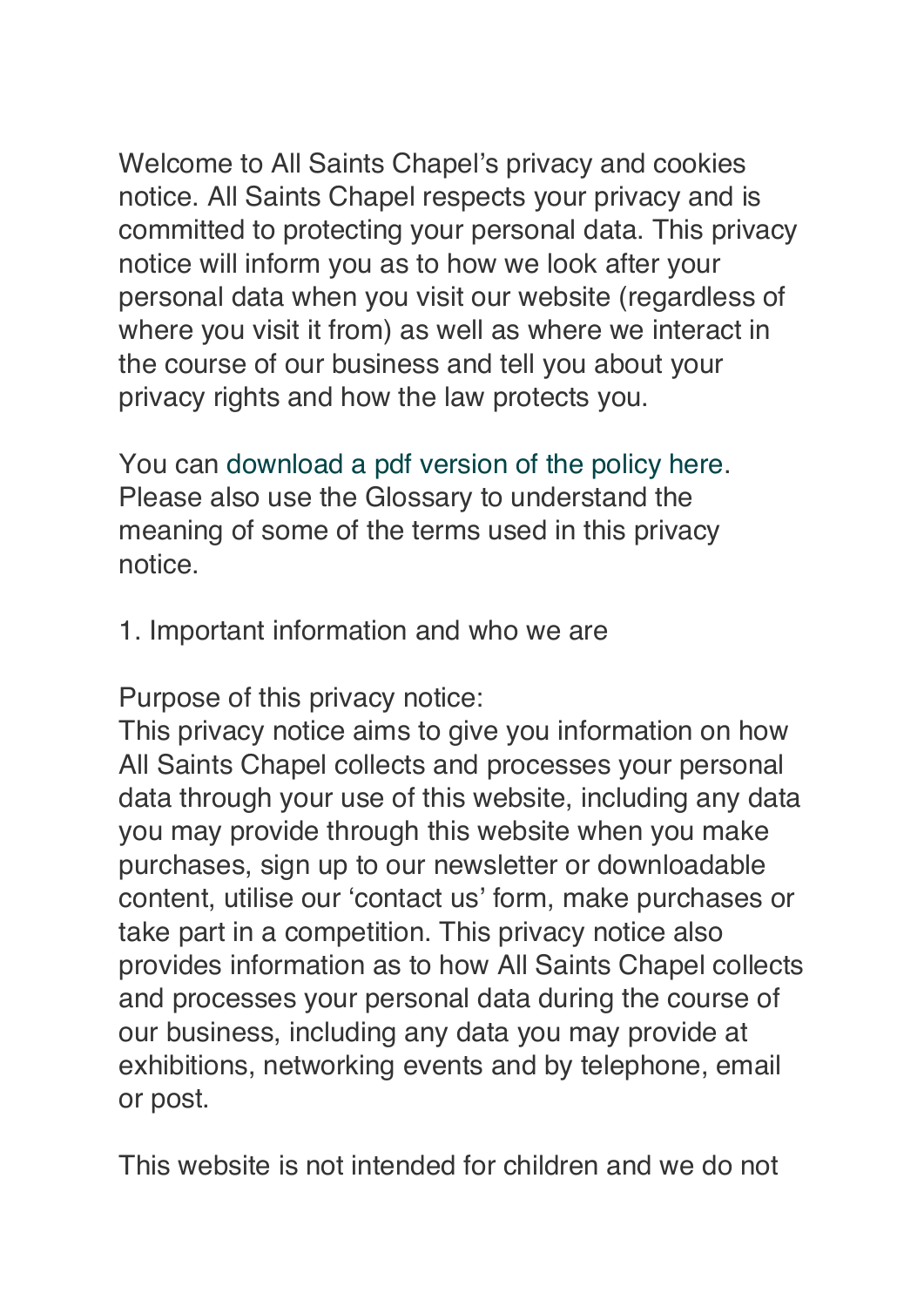knowingly collect data relating to children. It is important that you read this privacy notice together with any other privacy notice or fair processing notice we may provide on specific occasions when we are collecting or processing personal data about you so that you are fully aware of how and why we are using your data. This privacy notice supplements the other notices and is not intended to override them.

## **Controller**

All Saints Chapel is the controller and responsible for your personal data (collectively referred to as "All Saints Chapel"), "we", "us" or "our" in this privacy notice). We have appointed a data privacy manager who is responsible for overseeing questions in relations to this privacy notice. If you have any questions about this privacy notice, including any requests to exercise your legal rights, please contact the data privacy manager using the details set out below. Contact details

Our full details are:

Full name of legal entity: All Saints Chapel Name or title of Data Privacy Manager: Dariana Galli Email address: [allsaintschapel2019@gmail.com](mailto:allsaintschapel2019@gmail.com)

#### Postal address: All Saints Chapel, Darley Road, Eastbourne, BN20 7GE.

Telephone number: 07860 248915

You have the right to make a complaint at any time to the Information Commissioner's Office (ICO), the UK supervisory authority for data protection issues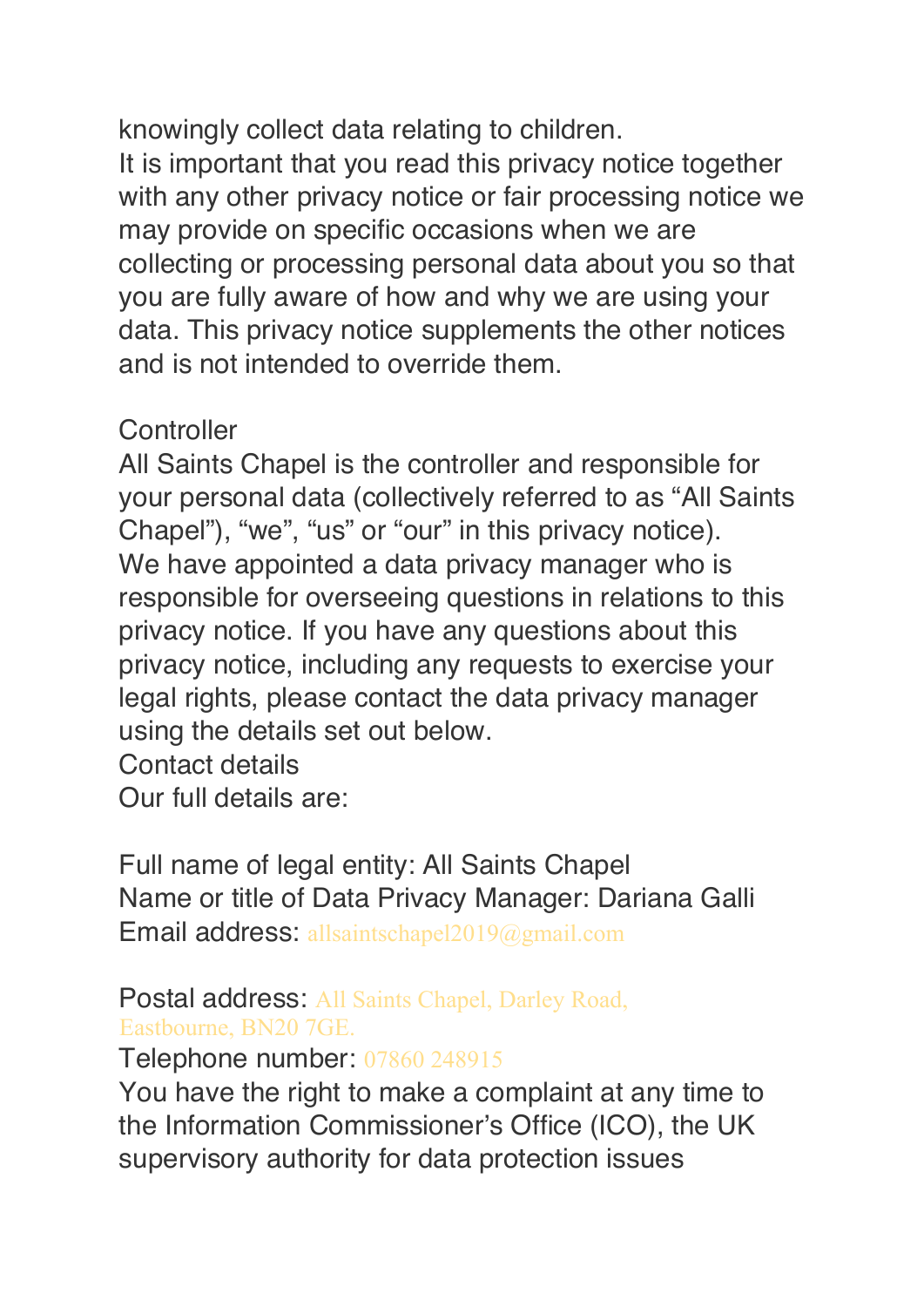(www.ico.org.uk). We would, however, appreciate the chance to deal with your concerns before you approach the ICO so please contact us in the first instance. Changes to the privacy notice and your duty to inform us of changes

This version was last updated on 03 January 2019 and historic versions can be obtained by contacting us. The data protection law in the UK changed on 25 May 2018.

It is important that the personal data we hold about you is accurate and current. Please keep us informed if your personal data changes during your relationship with us.

Third-party links:

This website may include links to third-party websites, plug-ins and applications. Clicking on those links or enabling those connections may allow third parties to collect or share data about you. We do not control these third-party websites and are not responsible for their privacy statements. When you leave our website, we encourage you to read the privacy notice of every website you visit.

2. The data we collect about you:

Personal data, or personal information, means any information about an individual from which that person can be identified. It does not include data where the identity has been removed (anonymous data). We may collect, use, store and transfer different kinds of personal data about you which we have grouped together follows:

Identity Data includes first name, last name or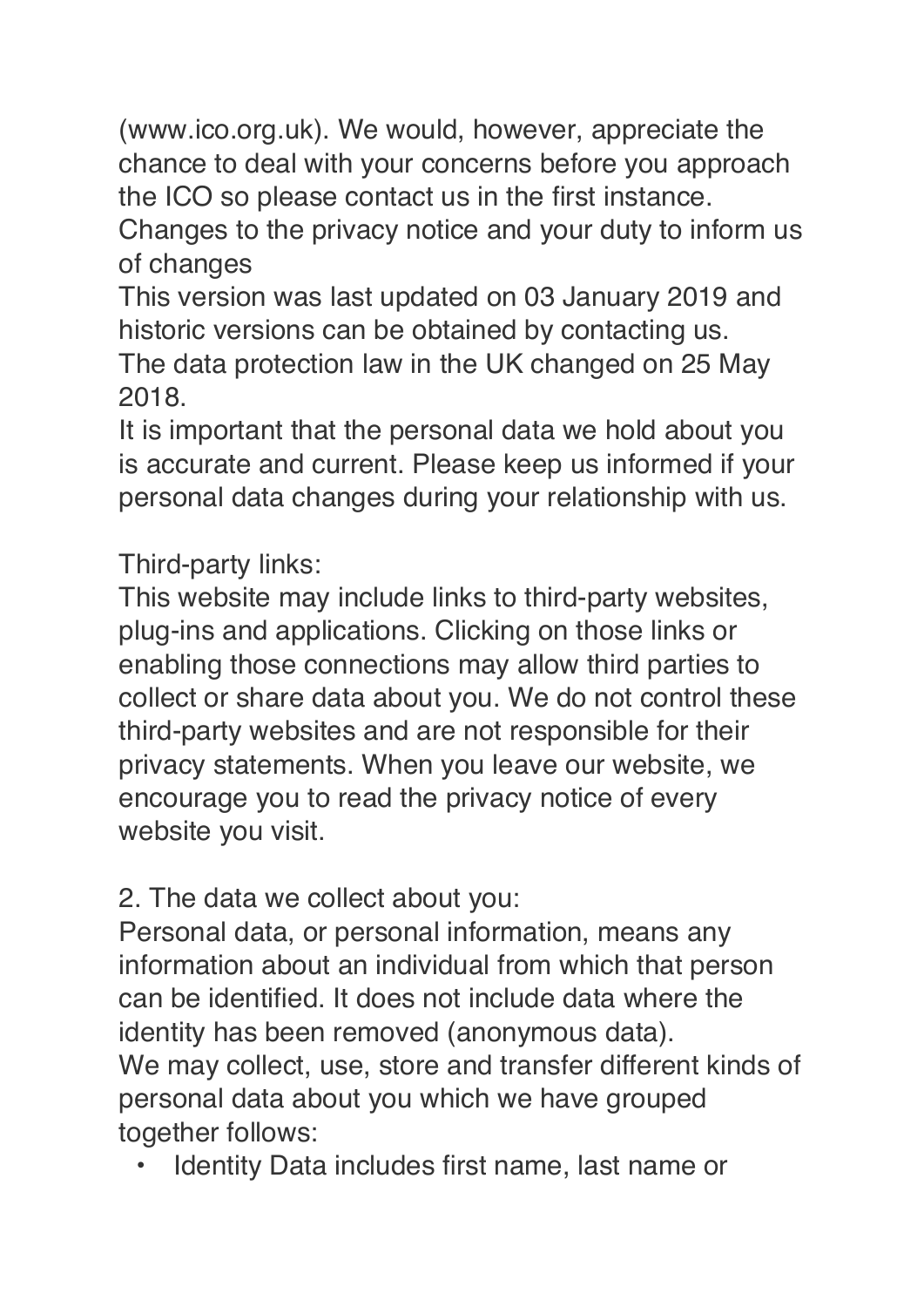company.

- Contact Data includes billing address, delivery address, email address and telephone numbers.
- Financial Data includes bank account and payment card details.
- Transaction Data includes details about payments to and from you and other details of products and services you have purchased from us.
- Technical Data includes internet protocol (IP) address, browser type and version, time zone setting and location, browser plug-in types and versions, operating system and platform and other technology on the devices you use to access this website.
- Profile Data includes your username and password, purchases or orders made by you, your interests, preferences, feedback and survey responses.
- Usage Data includes information about how you use our website, products and services.
- Marketing and Communications Data includes your preferences in receiving marketing from us and our third parties and your communication preferences.

We also collect, use and share Aggregated Data such as statistical or demographic data for any purpose. Aggregated Data may be derived from your personal data but is not considered personal data in law as this data does not directly or indirectly reveal your identity. For example, we may aggregate your Usage Data to calculate the percentage of users accessing a specific website feature. However, if we combine or connect Aggregated Data with your personal data so that it can directly or indirectly identify you, we treat the combined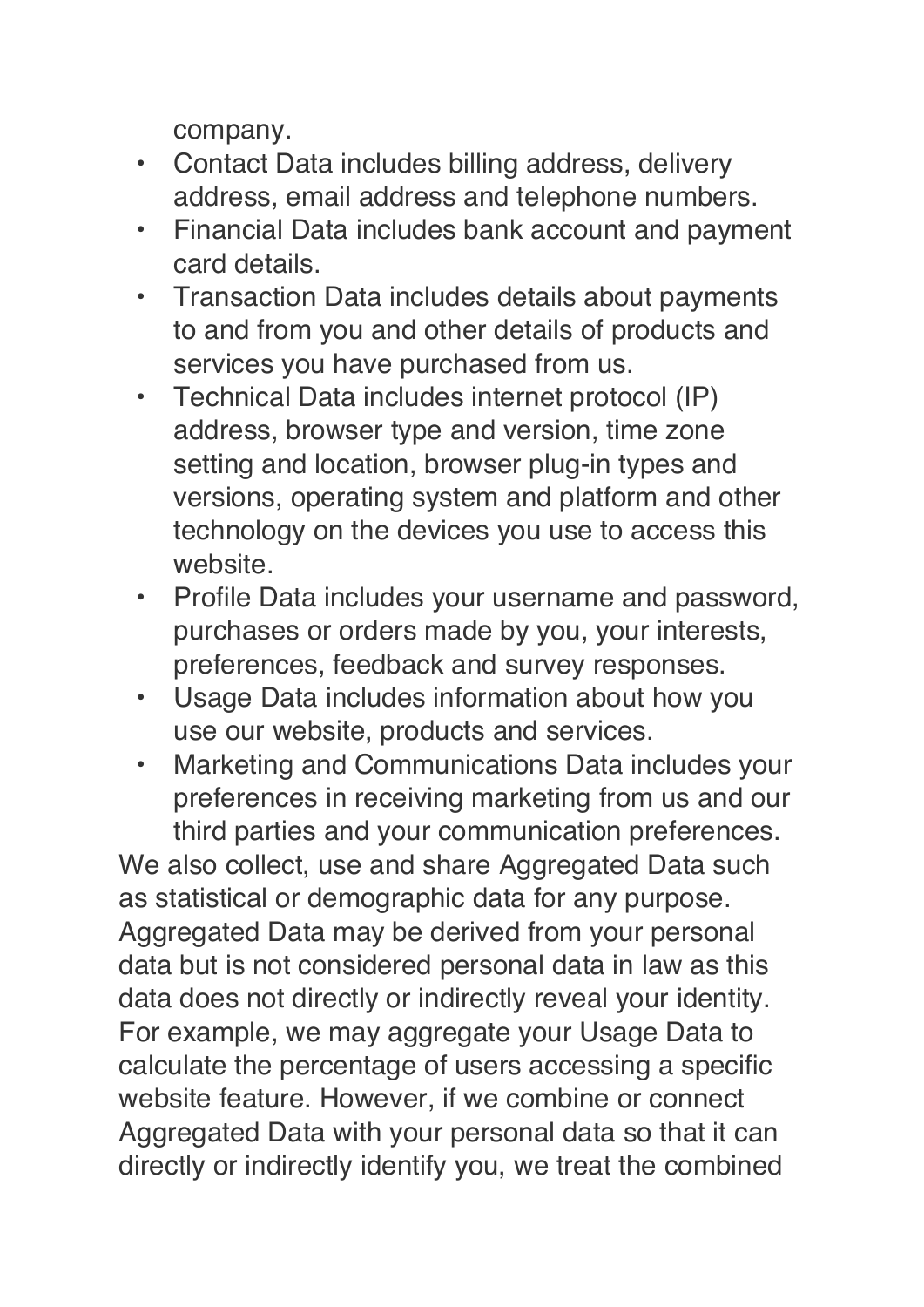data as personal data which will be used in accordance with this privacy notice.

We do not collect any Special Categories of Personal Data about you (this includes details about your race or ethnicity, religious or philosophical beliefs, sex life, sexual orientation, political opinions, trade union membership, information about your health and genetic and biometric data). Nor do we collect any information about criminal convictions and offences.

If you fail to provide personal data

Where we need to collect personal data by law, or under the terms of a contract we have with you and you fail to provide that data when requested, we may not be able to perform the contract we have or are trying to enter into with you (for example, to provide you with our services). In this case, we may have to cancel a service you have with us but we will notify you if this is the case at the time.

3. How is your personal data collected?

We use different methods to collect data from and about you including through:

Direct interactions. You may give us your Identity, Contact, Financial, Transaction, Profile and Marketing and Communications data by filling in forms or by corresponding with us by post, phone, email or otherwise. This includes personal data you provide when you:

- apply for our services;
- subscribe to our service or publications;
- request marketing to be sent to you;
- leave a comment on our website;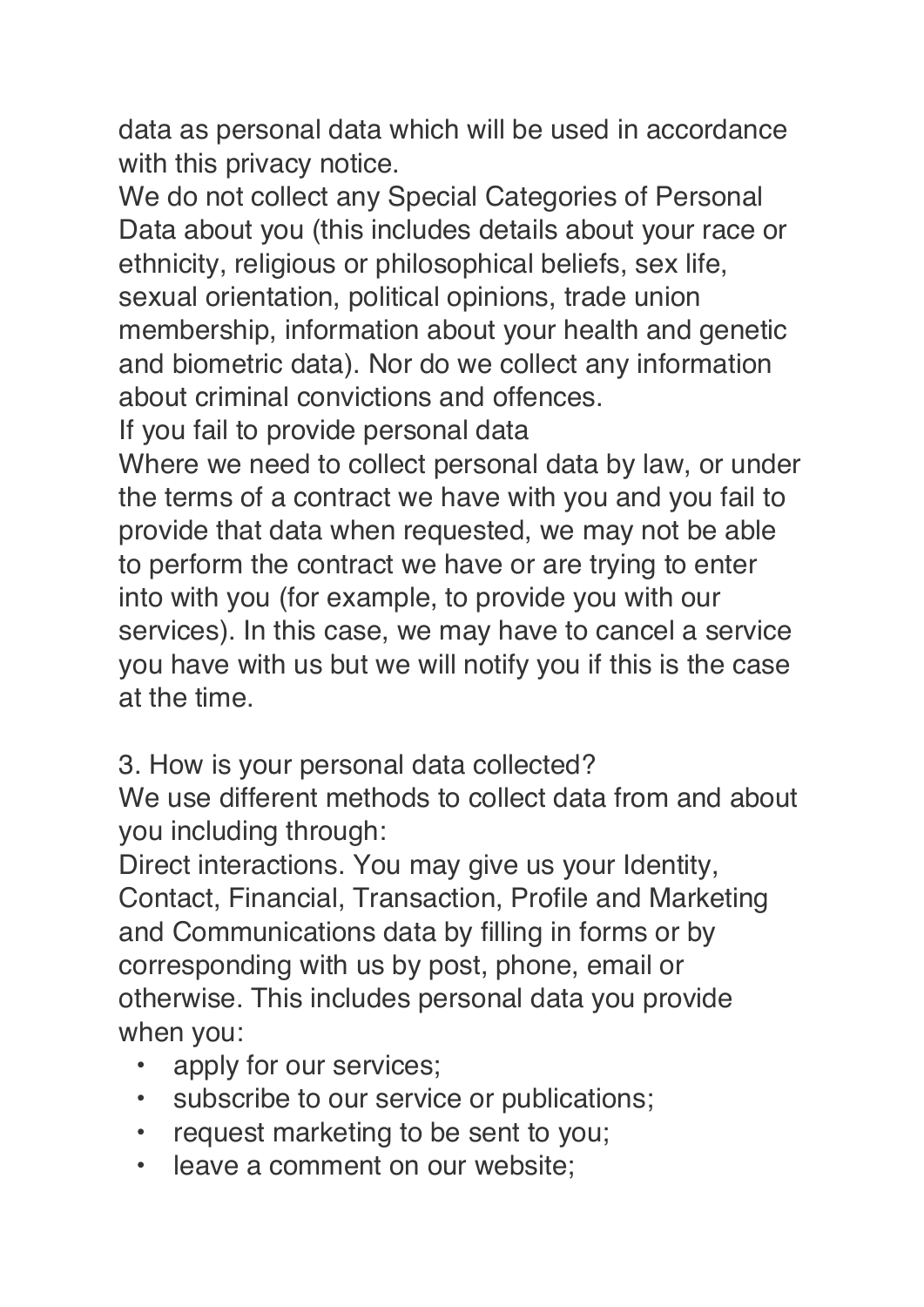- enter a competition, promotion or survey; or
- give us some feedback.

• contact us with an enquiry or to report a problem. Automated technologies or interactions. As you interact with our website, we may automatically collect Technical Data about your equipment, browsing actions and patterns. We collect this personal data by using cookies and other similar technologies. We may also receive Technical Data about you if you visit other websites employing our cookies. Please see our cookie policy at the end of this privacy notice.

Third parties or publicly available sources. We may receive personal data about you from various third parties and public sources as set out below:

- Technical Data from the following parties:
- (a) analytics providers, such as Google Analytics based in the US;
- (b) advertising networks; and
- (c) search information providers
- Identity and Contact Data from publicly available sources such as Companies House and the Electoral Register based inside the EU.
- Identity and Contact Data provided at events such as business cards or attendee lists.
- Identity and Contact Data from data brokers or aggregators based inside the EU.

4. How we use your personal data

We will only use your personal data when the law allows us to. Most commonly, we will use your personal data in the following circumstances:

Where we need to perform the contract we are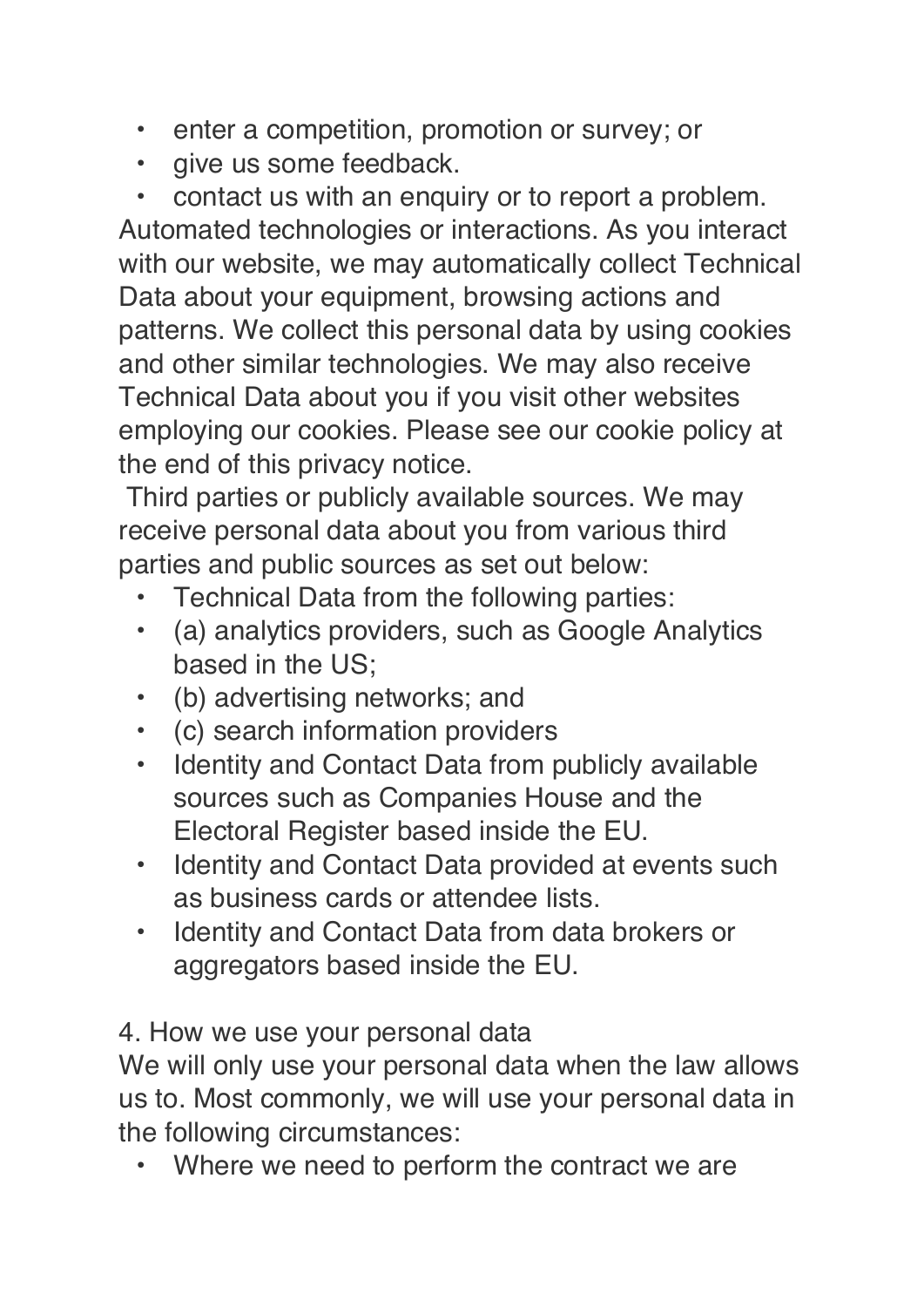about to enter into or have entered into with you.

- Where it is necessary for our legitimate interests (or those of a third party) and your interests and fundamental rights do not override those interests.
- Where we need to comply with a legal or regulatory obligation.

We rely on consent as one of the legal bases for processing your personal data where you have given it. In relation to sending third party direct marketing communications to you via email or text message we will only rely upon consent. You have the right to withdraw consent to marketing at any time by contacting us. Purposes for which we will use your personal data We have set out below, in a table format, a description of all the ways we plan to use your personal data, and which of the legal bases we rely on to do so. We have also identified what our legitimate interests are where appropriate.

Note that we may process your personal data for more than one lawful ground depending on the specific purpose for which we are using your data. Please contact us if you need details about the specific legal ground we are relying on to process your personal data where more than one ground has been set out in the table below.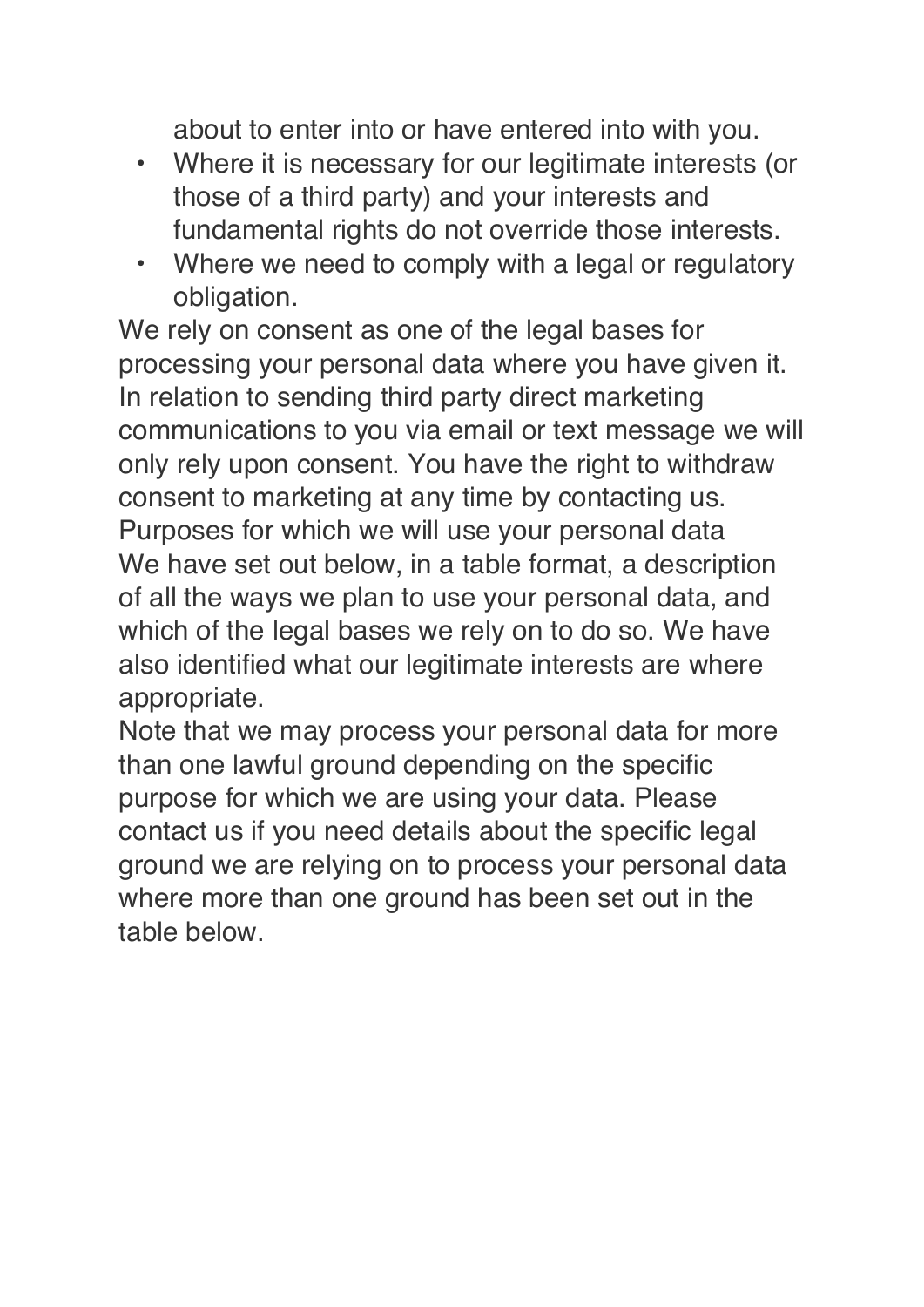|                        | <b>Purpose/Activity</b>                                                                                                                                                                                                                                                              | Type of data                                                                                                            | Lawful basis for<br>processing<br>including basis<br>of legitimate<br>interest                                                                            |
|------------------------|--------------------------------------------------------------------------------------------------------------------------------------------------------------------------------------------------------------------------------------------------------------------------------------|-------------------------------------------------------------------------------------------------------------------------|-----------------------------------------------------------------------------------------------------------------------------------------------------------|
|                        | To register you as<br>a new customer<br>(directly or via<br>social media)                                                                                                                                                                                                            | (a) Identity<br>(b) Contact                                                                                             | Performanc<br>e of a<br>contract<br>with you                                                                                                              |
| $\bullet$<br>$\bullet$ | To process and<br>deliver your order<br>including:<br>Order details<br>Keeping you<br>informed of<br>the order<br>status<br>Manage<br>payments,<br>fees and<br>charges<br><b>Collect and</b><br>recover<br>money owed<br>to us<br><b>Assist fraud</b><br>prevention<br>and detection | (a) Identity<br>(b) Contact<br>(c) Financial<br>(d)<br><b>Transaction</b><br>(e) Marketing<br>and<br>Communicatio<br>ns | Performanc<br>e of a<br>contract<br>with you<br><b>Necessary</b><br>$\bullet$<br>for our<br>legitimate<br>interests (to<br>recover<br>debts due to<br>US) |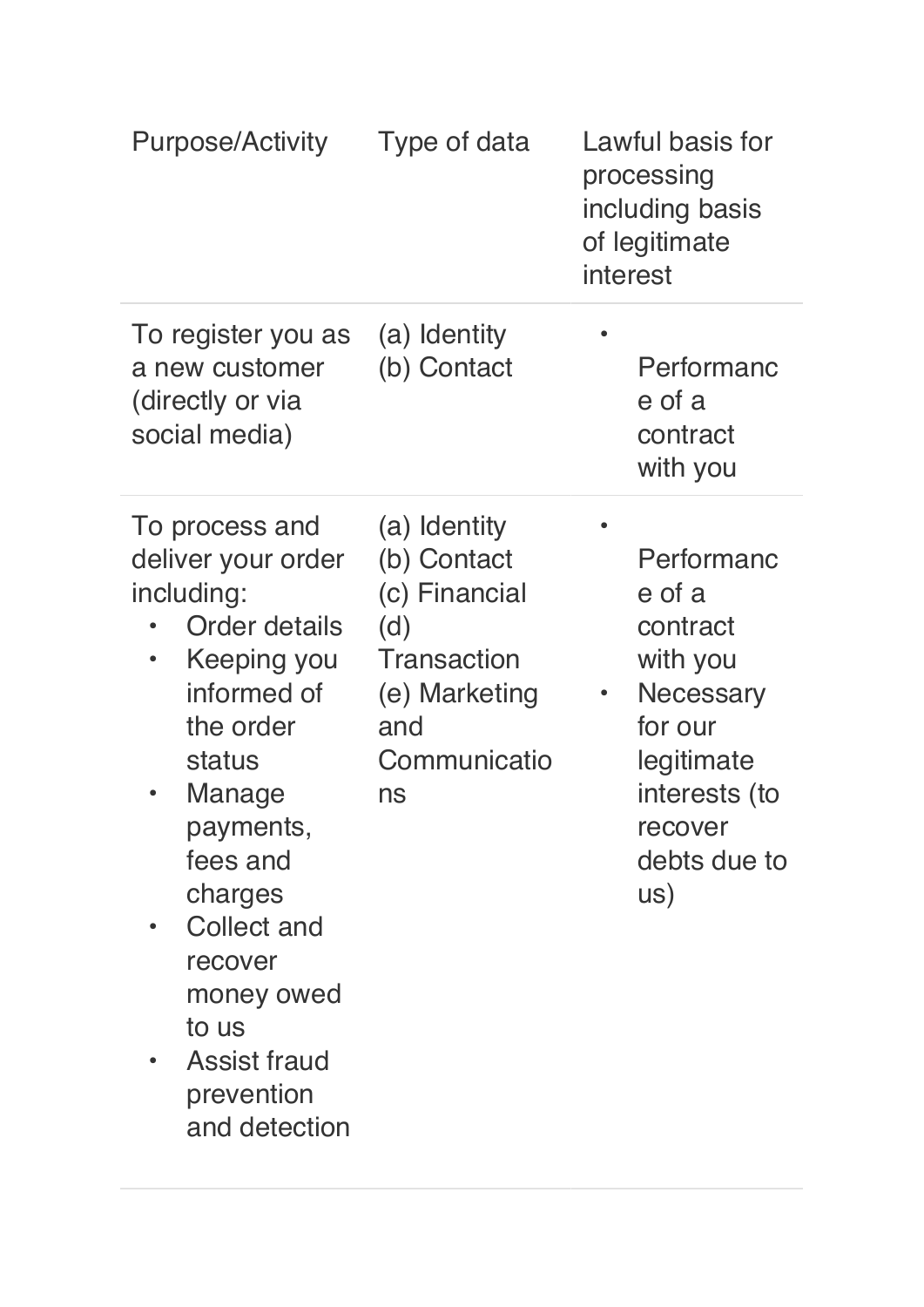To manage our relationship with you which will include:

- Notifying you about changes to our terms or privacy policy
- (a) Identity
- (b) Contact
- (c) Profile
- (d) Marketing

and

ns

- **Communicatio**
- Performanc e of a

•

- contract with you
- Necessary to comply with a legal obligation
- Necessary for our legitimate interests (to keep our records updated and to study how customers use our products/ services)
- Asking you to leave a review or take a survey
- Service announceme nts
- Providing you with any information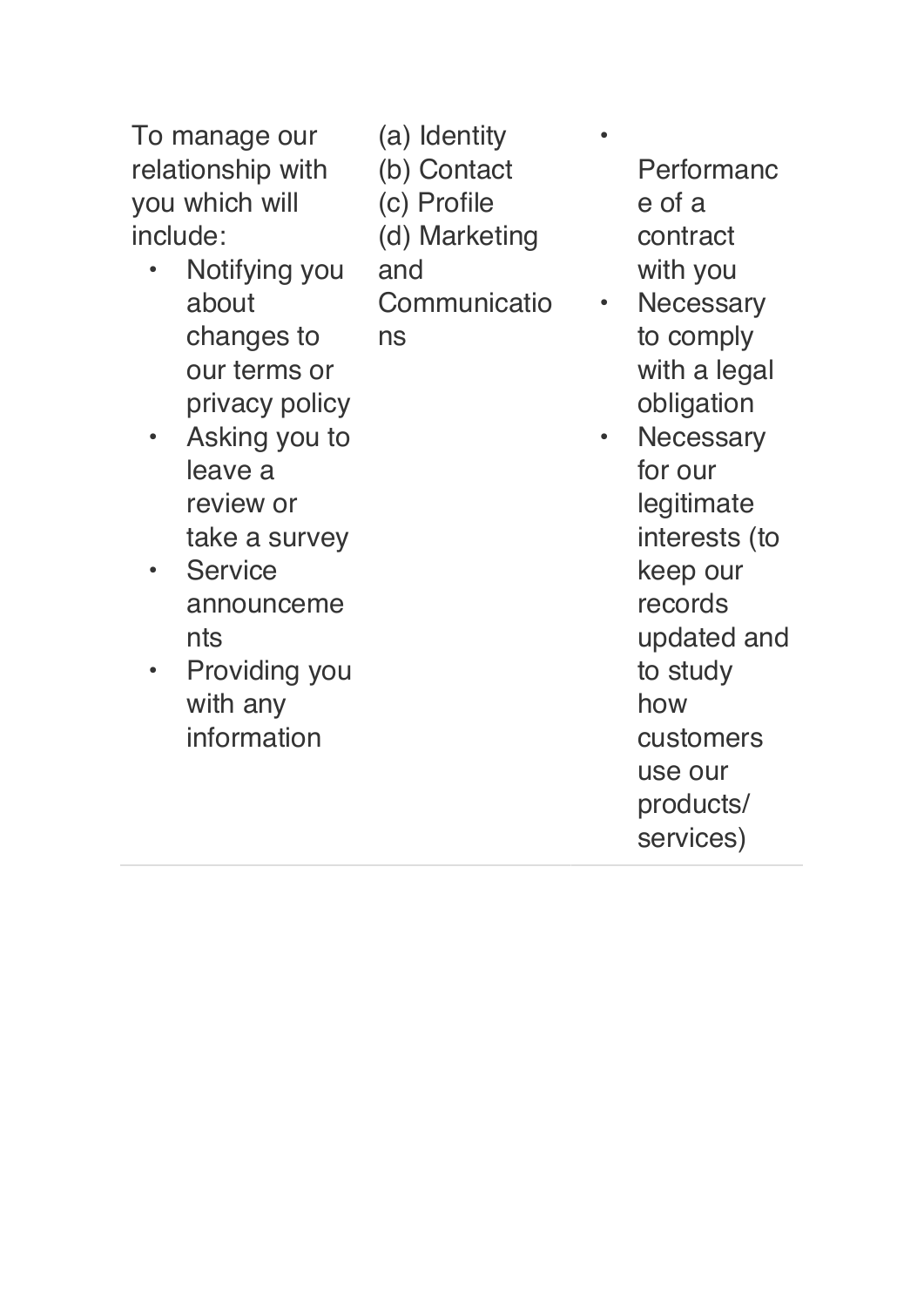To engage with you on our website, such as in the comments section of one of our blogs

(a) Identity (b) Contact • Necessary for our legitimate interests in communicat ing with you and enabling us to provide comments and assist with anything raised in your comments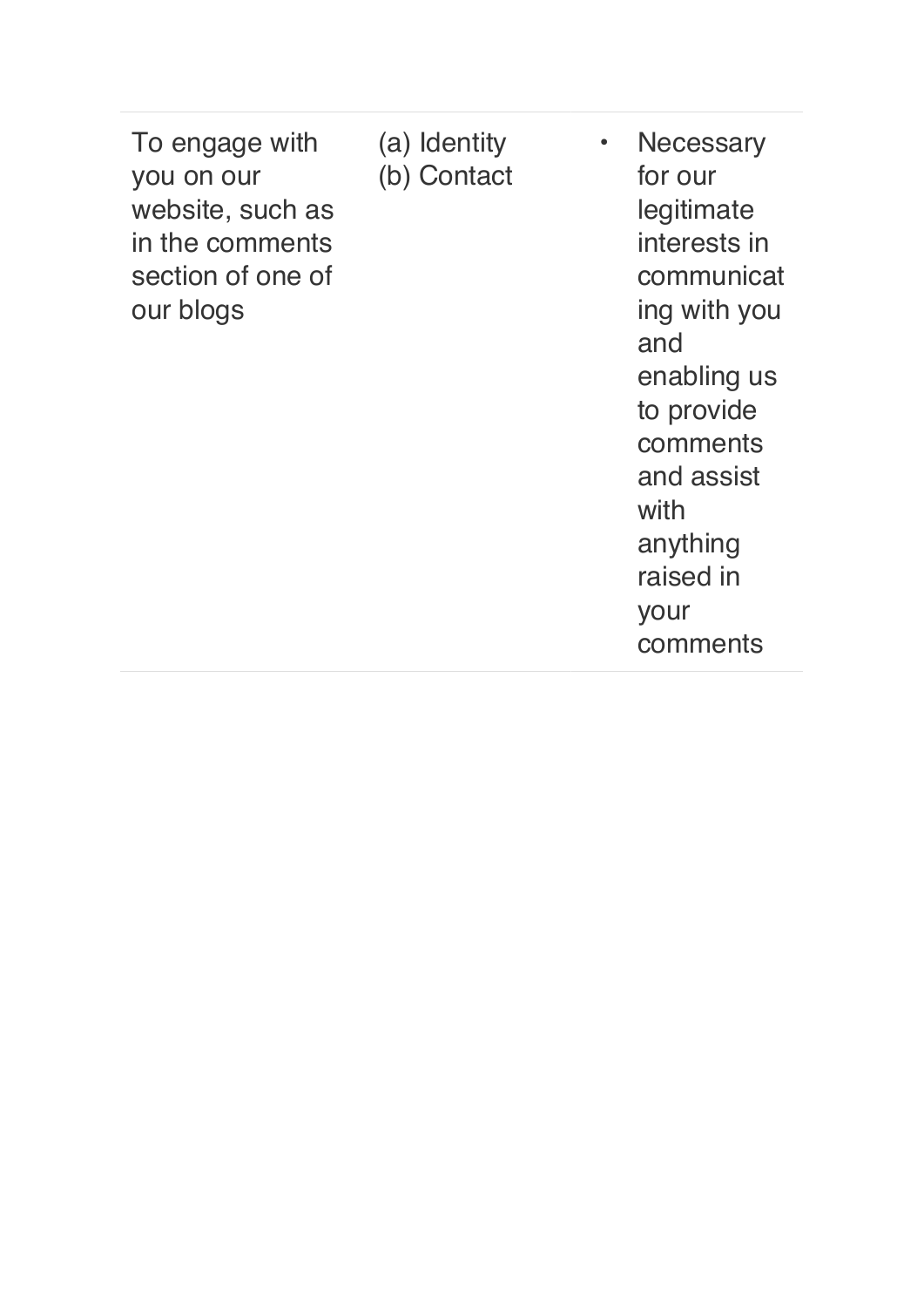To enable you to partake in a prize draw, competition or complete a survey, or receive an award for shopping with us.

- (a) Identity
- (b) Contact
- (c) Profile
- (d) Usage
- (e) Marketing and Communicatio

ns

Performanc e of a contract with you

•

- Necessary for our legitimate interests (to study how customers use our products/ services, to develop them and grow our business) • Where you have decided to
	- enter into a competition or event, for the
	- performanc e of a
	- contract with you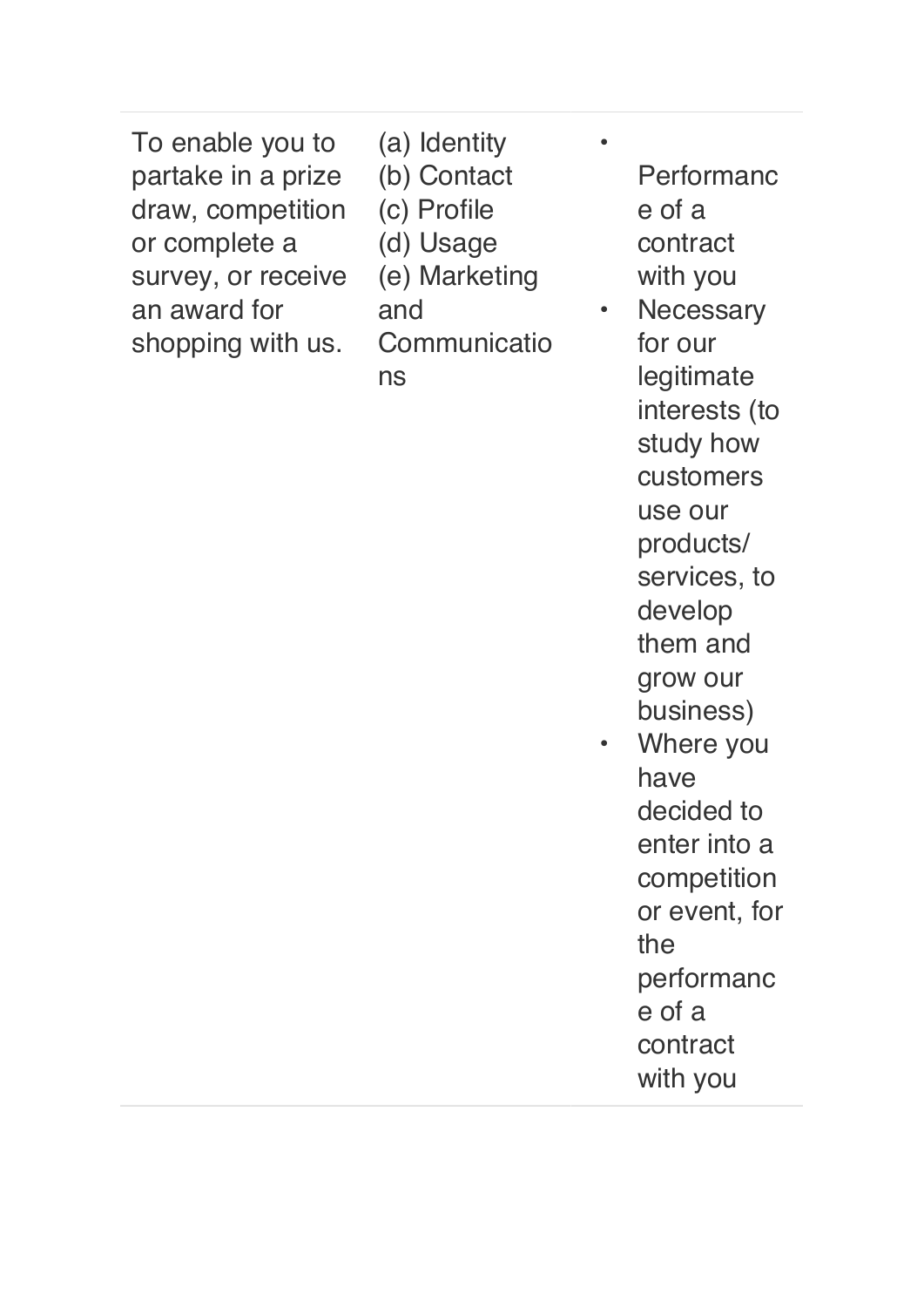To administer and protect our business and this website (including troubleshooting, data analysis, testing, system maintenance, support, reporting and hosting of data, setting default options for you) (a) Identity (b) Contact (c) Technical • Necessary for our legitimate interests (for running our business, provision of administrati on and IT services, network security, to prevent fraud and in the context of a business reorganisati on or group restructuring exercise) • Necessary to comply

with a legal obligation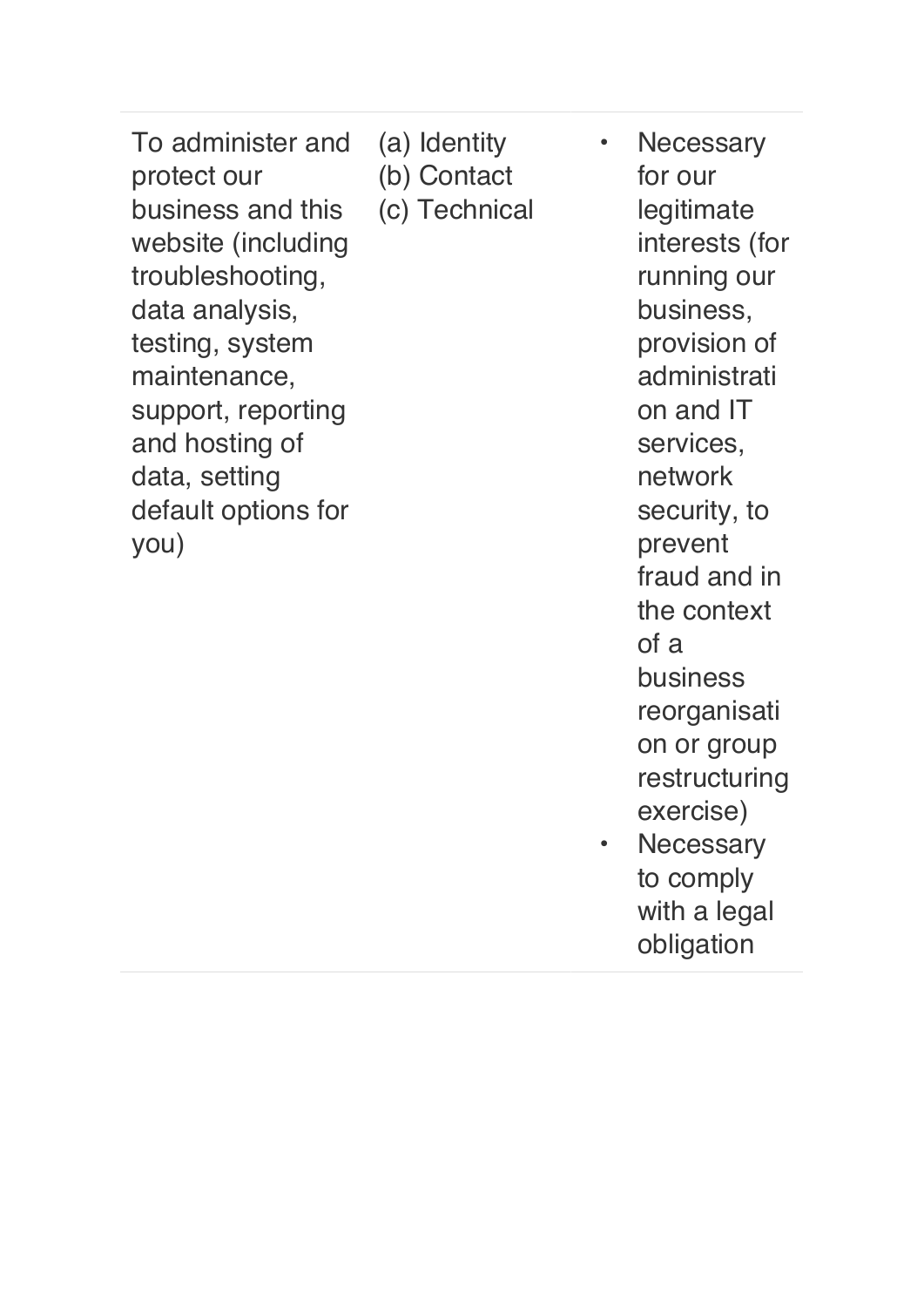To deliver relevant website content and advertisements to you and measure or understand the effectiveness of the advertising we serve to you. This can be done by using a pixel or cookies which help to display relevant adverts on social media.

- (a) Identity
- (b) Contact
- (c) Profile
- (d) Usage
- (e) Marketing
- and
- **Communicatio**
- ns
- (f) Technical

• Necessary for our legitimate interests (to study how customers use our products/ services, to develop them, to grow our business and to inform our marketing strategy)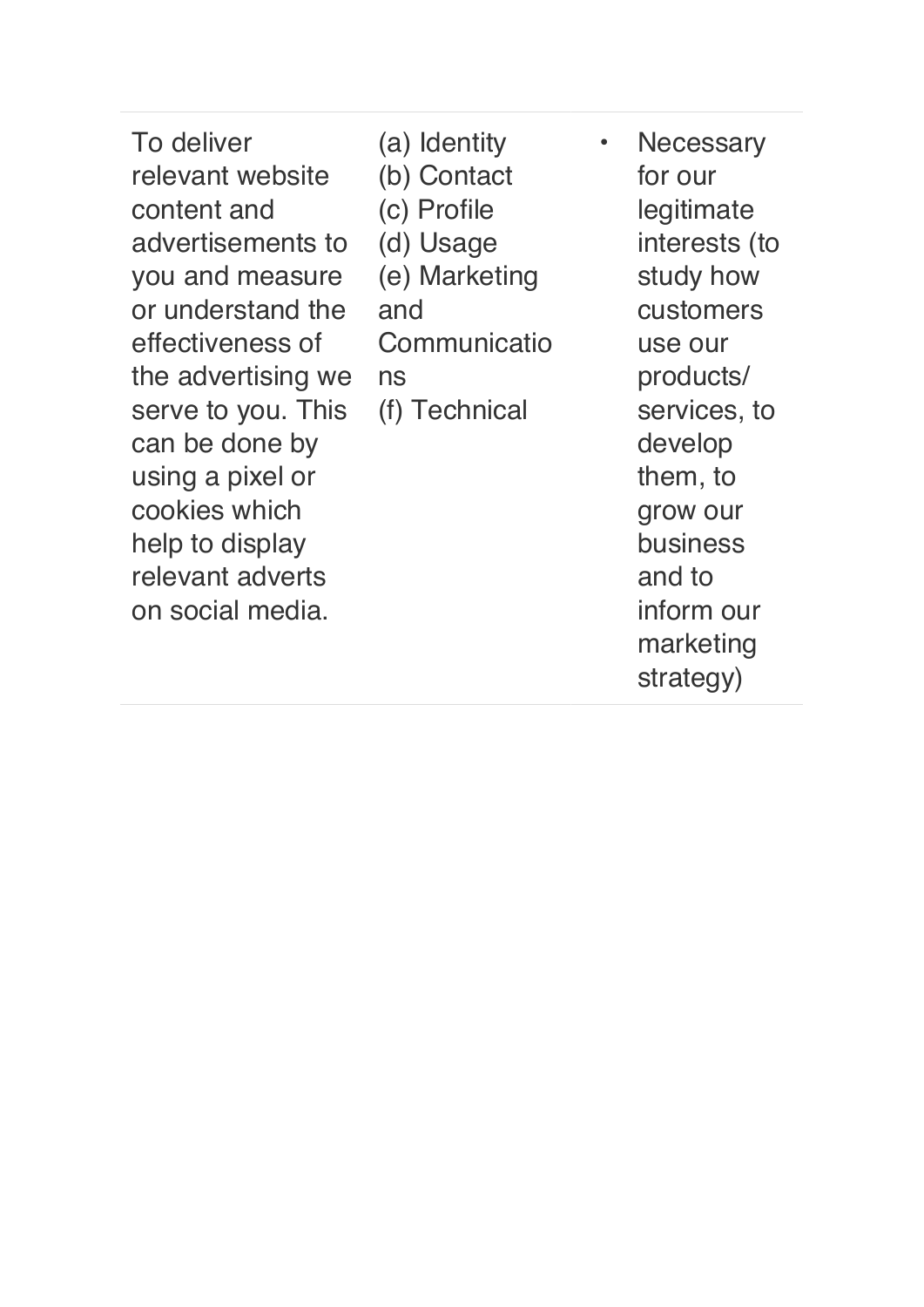To use our database and data analytics to improve our website, services, marketing, customer relationships and experiences; and for market research, statistical and survey purposes.

- (a) Technical
- (b) Usage
- (c) Contact
- (d) Identity
- (e) Marketing and Communicatio
- ns

• Necessary for our legitimate interests (to define types of customers for our products and services, to keep our website updated and relevant, to develop our business and to inform our marketing strategy)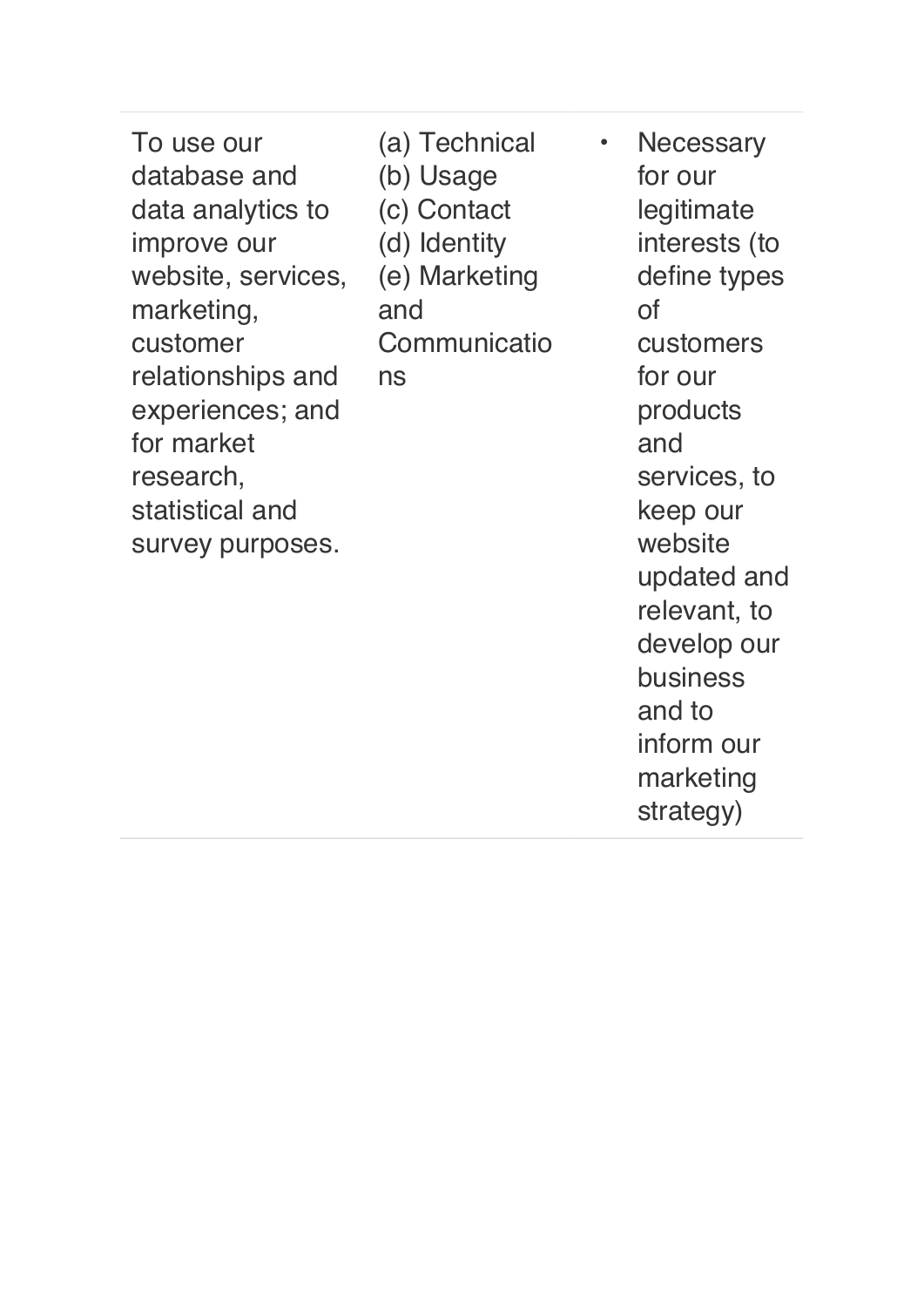- To make suggestions and recommendations to you about products and services and offers that may be of interest to you, such as in our direct marketing activities (including our email newsletter and social media marketing) (a) Identity (b) Contact (c) Technical (d) Usage (e) Profile (f) Marketing and Communicatio ns **Necessary** for our legitimate interests (to develop our services and grow our business) or • Consent) To inform or (a) Identity
- remind you by email of any task carried out via our website which remains uncompleted, such as incomplete orders or abandoned baskets.
- (b) Contact
- (c) Usage
- **Necessary** for our legitimate interests (to improve the shopping experience of our customers and grow our business)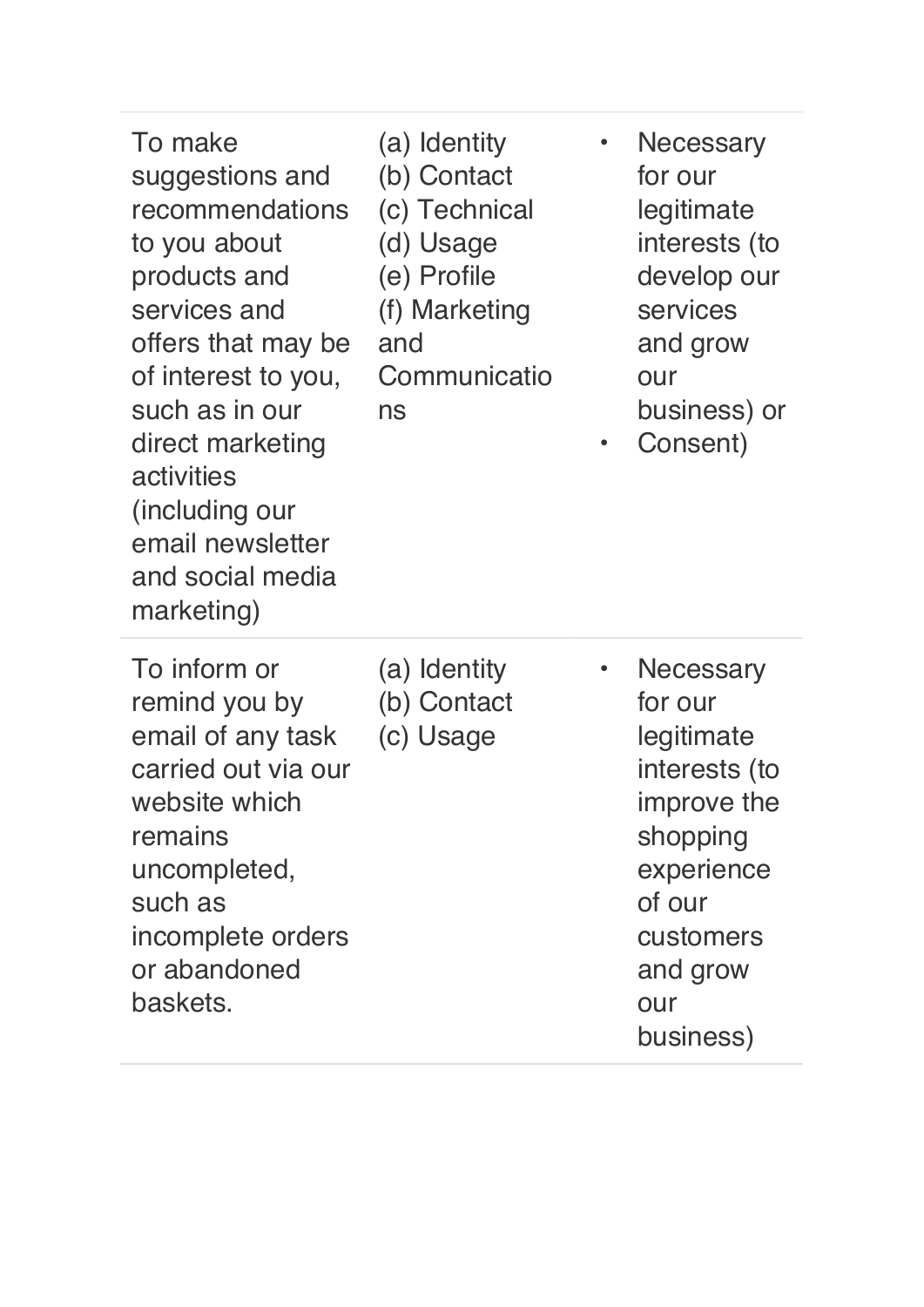To gather CVs and other such information in respect of the recruitment process

(a) Identity (b) Contact

- Fulfilment of contract
	- **Necessary** for our legitimate interests (to grow our business)

**Marketing** 

We strive to provide you with choices regarding certain personal data uses, particularly around marketing and advertising.

We have established the following personal data control mechanisms:

Promotional offers from us

We may use your Identity, Contact, Technical, Usage and Profile Data to form a view on what we think you may want or need, or what may be of interest to you. This is how we decide which products, services and offers may be relevant for you (we call this marketing). You will receive marketing communications from us where you have opted to do so or where you have requested information from us or purchased services from us or if you provided us with your details when you entered a competition and, in each case, you have not opted out of receiving that marketing.

## Third-party marketing

We will get your express opt-in consent before we share your personal data with any company outside All Saints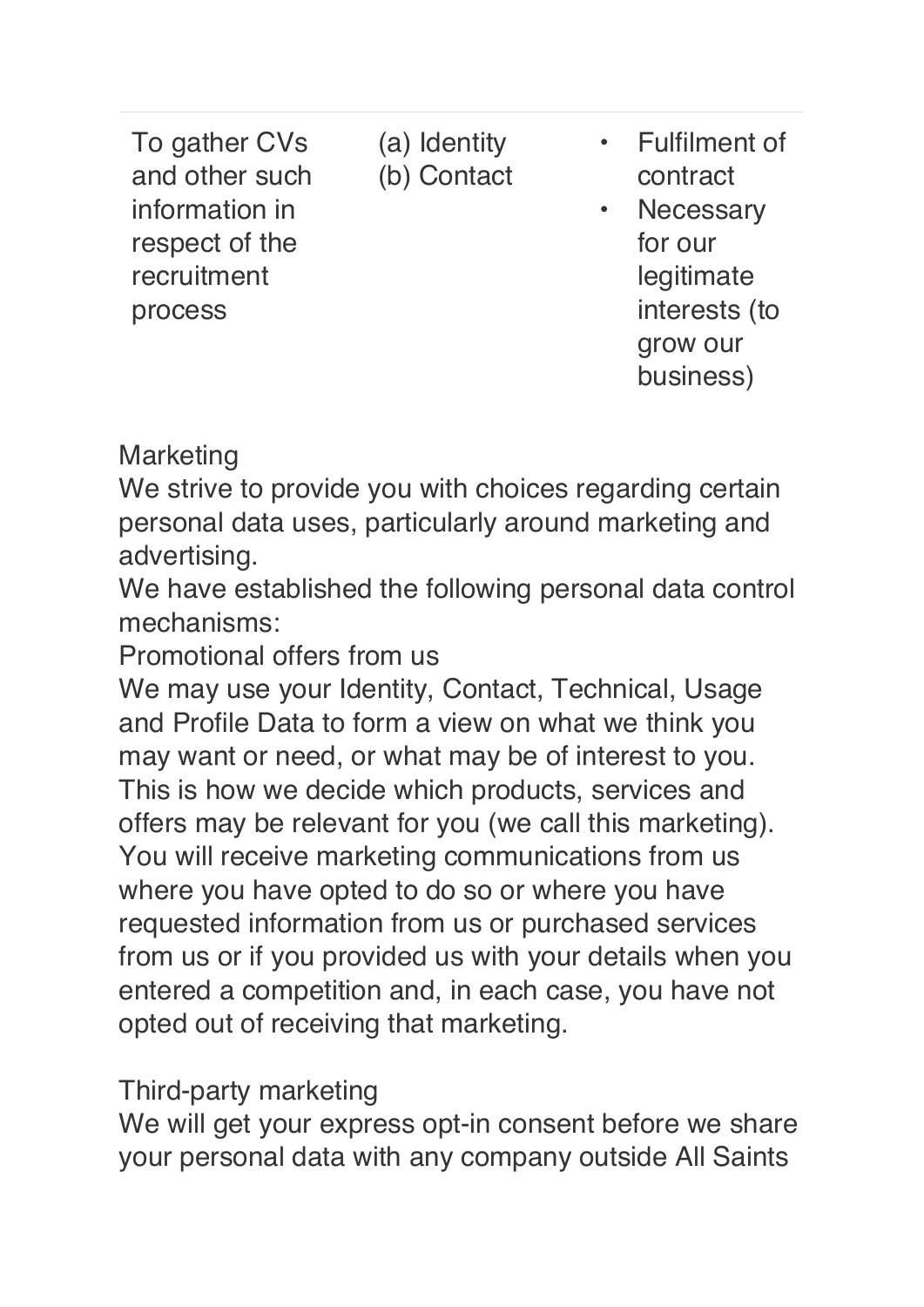Chapel for marketing purposes.

## Opting out

You can ask us or third parties to stop sending you marketing messages at any time by following the opt-out or unsubscribe links on any marketing message sent to you or by contacting us at any time.

We will need to maintain a restricted record of Contact and Identity Data where you have opted out of receiving marketing and this is to prevent any future marketing being carried out and, unless otherwise informed, no other processing shall be carried out in relation to this information.

## Cookies

You can set your browser to refuse all or some browser cookies, or to alert you when websites set or access cookies. If you disable or refuse cookies, please note that some parts of this website may become inaccessible or not function properly. For more information about the cookies we use, please see our cookies policy at the end of this privacy notice. Change of purpose

We will only use your personal data for the purposes for which we collected it, unless we reasonably consider that we need to use it for another reason and that reason is compatible with the original purpose. If you wish to get an explanation as to how the processing for the new purpose is compatible with the original purpose, please contact us.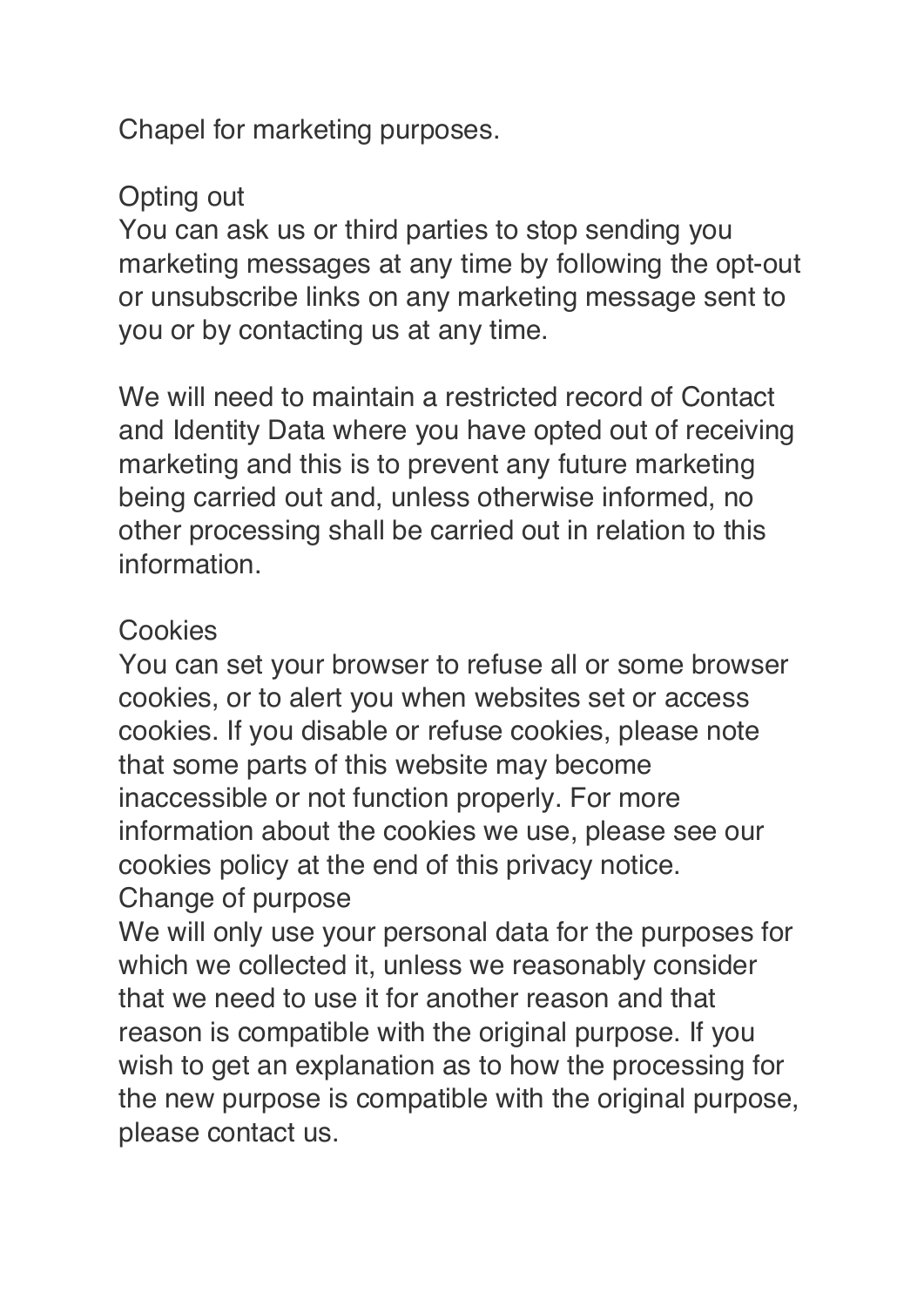If we need to use your personal data for an unrelated purpose, we will notify you and we will explain the legal basis which allows us to do so.

Please note that we may process your personal data without your knowledge or consent, in compliance with the above rules, where this is required or permitted by law.

5. Disclosures of your personal data

We may have to share your personal data with the parties set out below for the purposes set out in the table in paragraph 4 above.

- External Third Parties as set out in the Glossary.
- Third parties to whom we may choose to sell, transfer, or merge parts of our business or our assets. Alternatively, we may seek to acquire other businesses or merge with them. If a change happens to our business, then the new owners may use your personal data in the same way as set out in this privacy notice.
- We require all third parties to respect the security of your personal data and to treat it in accordance with the law. We do not allow our third-party service providers to use your personal data for their own purposes and only permit them to process your personal data for specified purposes and in accordance with our instructions.

## 6. International transfers

We may use external third parties who are based outside the European Economic Area (EEA) and their processing of your personal data will involve a transfer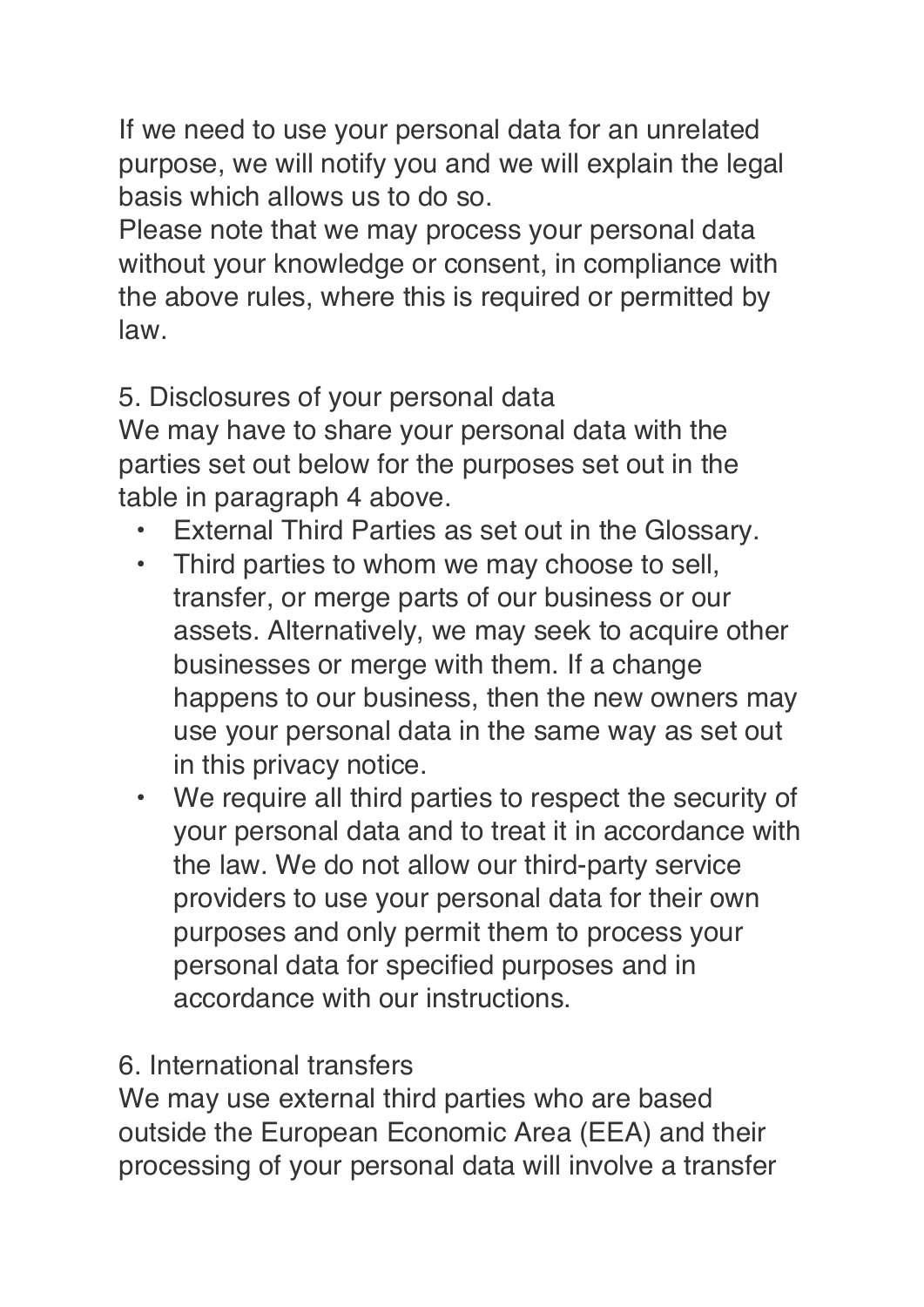of data outside the EEA.

Whenever we transfer your personal data out of the EEA, we ensure a similar degree of protection is afforded to it by ensuring at least one of the following safeguards is implemented:

- We will only transfer your personal data to countries that have been deemed to provide an adequate level of protection for personal data by the European Commission. For further details, see European Commission: Adequacy of the protection of personal data in non-EU countries.
- Where we use providers based in the US, we may transfer data to them if they are part of the Privacy Shield which requires them to provide similar protection to personal data shared between the Europe and the US. For further details, see European Commission: EU-US Privacy Shield.
- Please contact us if you want further information on the specific mechanism used by us when transferring your personal data out of the EEA.

## 7. Data security

We have put in place appropriate security measures to prevent your personal data from being accidentally lost, used or accessed in an unauthorised way, altered or disclosed. In addition, we limit access to your personal data to those employees, agents, contractors and other third parties who have a business need to know. They will only process your personal data on our instructions and they are subject to a duty of confidentiality. We have put in place procedures to deal with any suspected personal data breach and will notify you and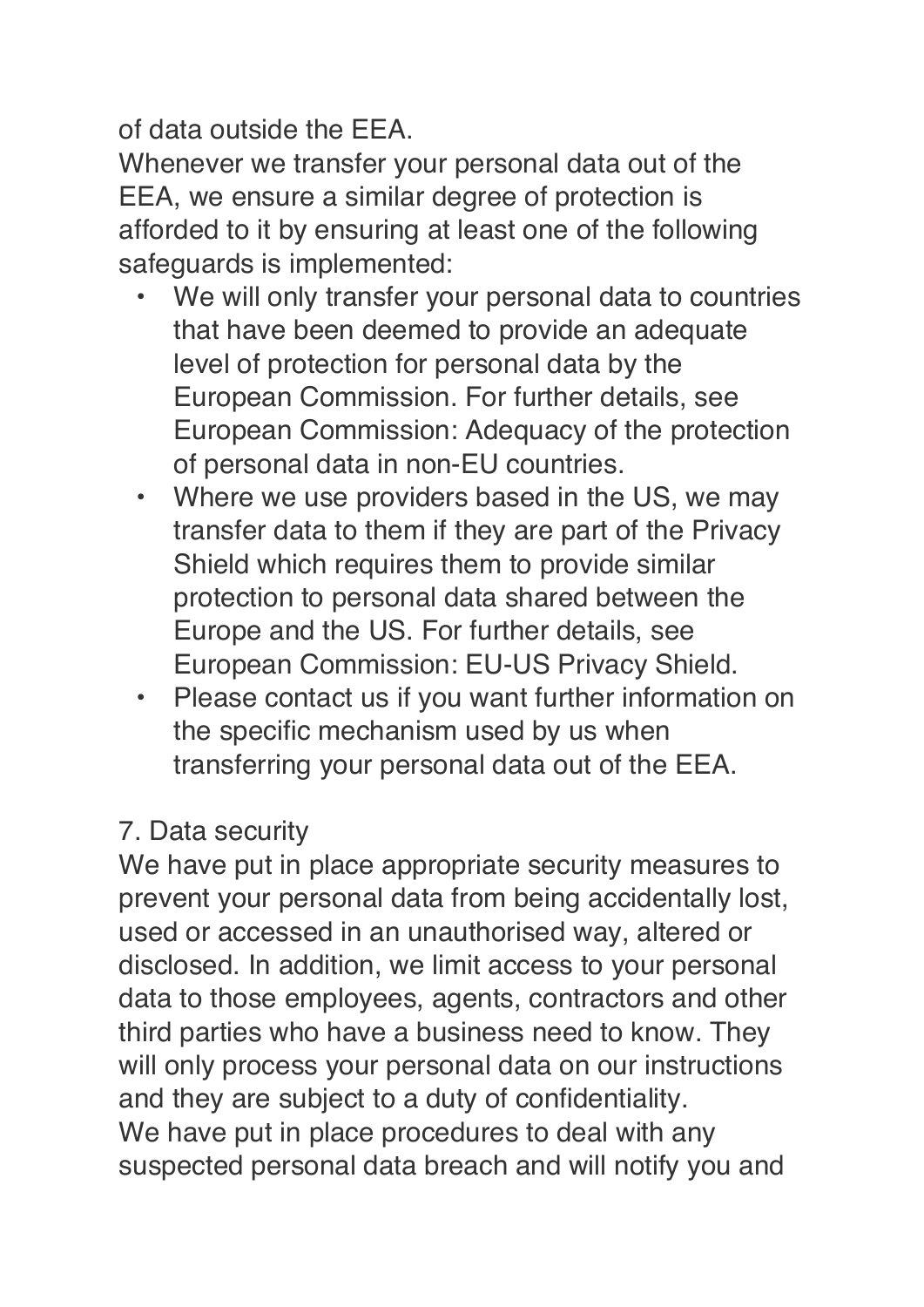any applicable regulator of a breach where we are legally required to do so.

## 8. Data retention

How long will you use my personal data for? We will only retain your personal data for as long as necessary to fulfil the purposes we collected it for, including for the purposes of satisfying any legal, accounting, or reporting requirements.

To determine the appropriate retention period for personal data, we consider the amount, nature, and sensitivity of the personal data, the potential risk of harm from unauthorised use or disclosure of your personal data, the purposes for which we process your personal data and whether we can achieve those purposes through other means, and the applicable legal requirements.

# 9. YOUR LEGAL RIGHTS

You have the right to:

Request access to your personal data (commonly known as a "data subject access request"). This enables you to receive a copy of the personal data we hold about you and to check that we are lawfully processing it.

Request correction of the personal data that we hold about you. This enables you to have any incomplete or inaccurate data we hold about you corrected, though we may need to verify the accuracy of the new data you provide to us.

Request erasure of your personal data. This enables you to ask us to delete or remove personal data where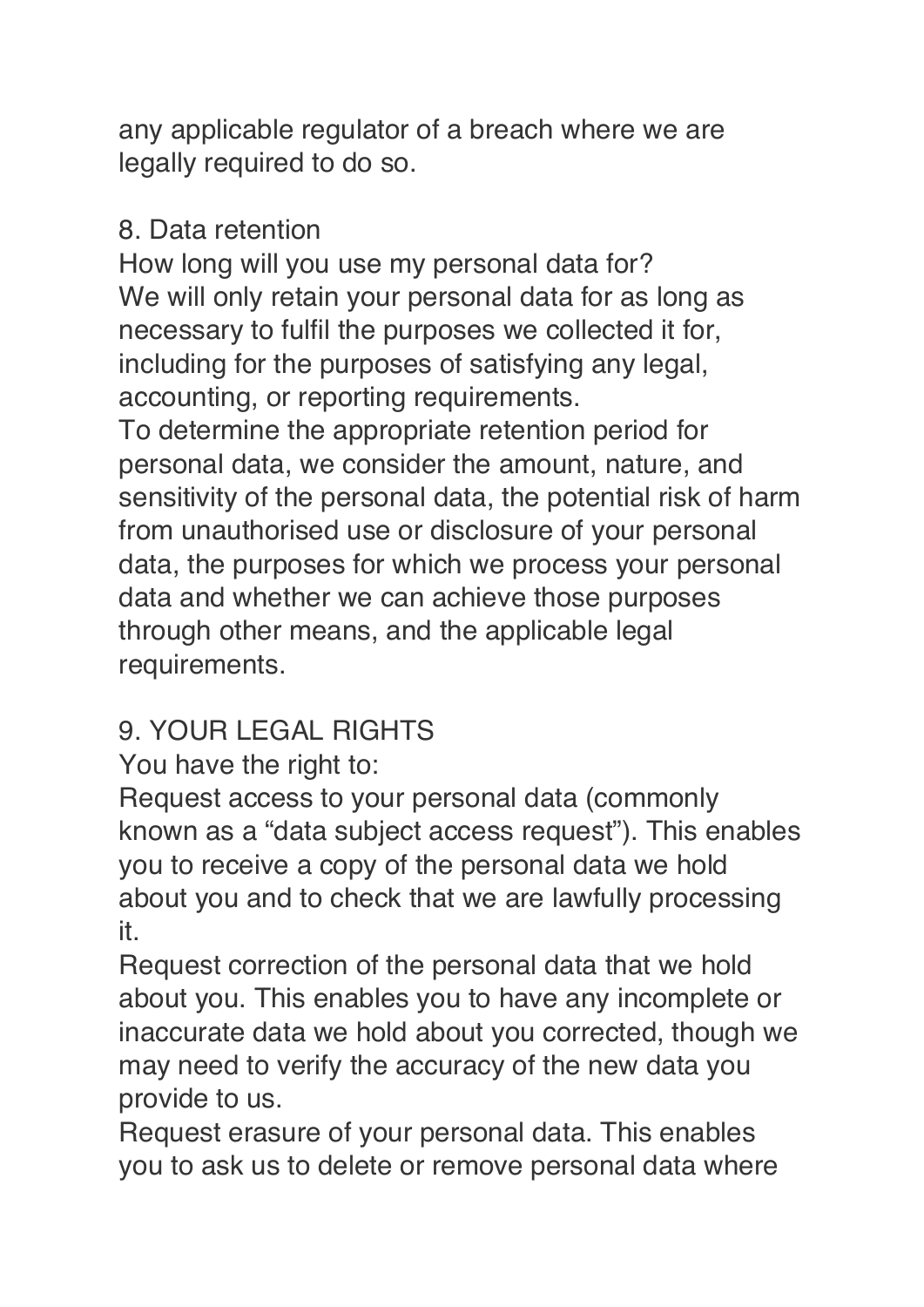there is no good reason for us continuing to process it. You also have the right to ask us to delete or remove your personal data where you have successfully exercised your right to object to processing (see below), where we may have processed your information unlawfully or where we are required to erase your personal data to comply with local law. Note, however, that we may not always be able to comply with your request of erasure for specific legal reasons which will be notified to you, if applicable, at the time of your request.

Object to processing of your personal data where we are relying on a legitimate interest (or those of a third party) and there is something about your particular situation which makes you want to object to processing on this ground as you feel it impacts on your fundamental rights and freedoms. You also have the right to object where we are processing your personal data for direct marketing purposes. In some cases, we may demonstrate that we have compelling legitimate grounds to process your information which override your rights and freedoms.

Where you object to direct marketing we shall maintain a restricted record of Contact and Identity Data recording that you have opted out of receiving marketing and we can ensure that no future marketing is carried out. Unless otherwise informed no other processing shall be carried out in relation to this restricted record. We will need to maintain where you have opted out of receiving marketing and this is to prevent any future marketing being carried out and, unless otherwise informed, no other processing shall be carried out in relation to this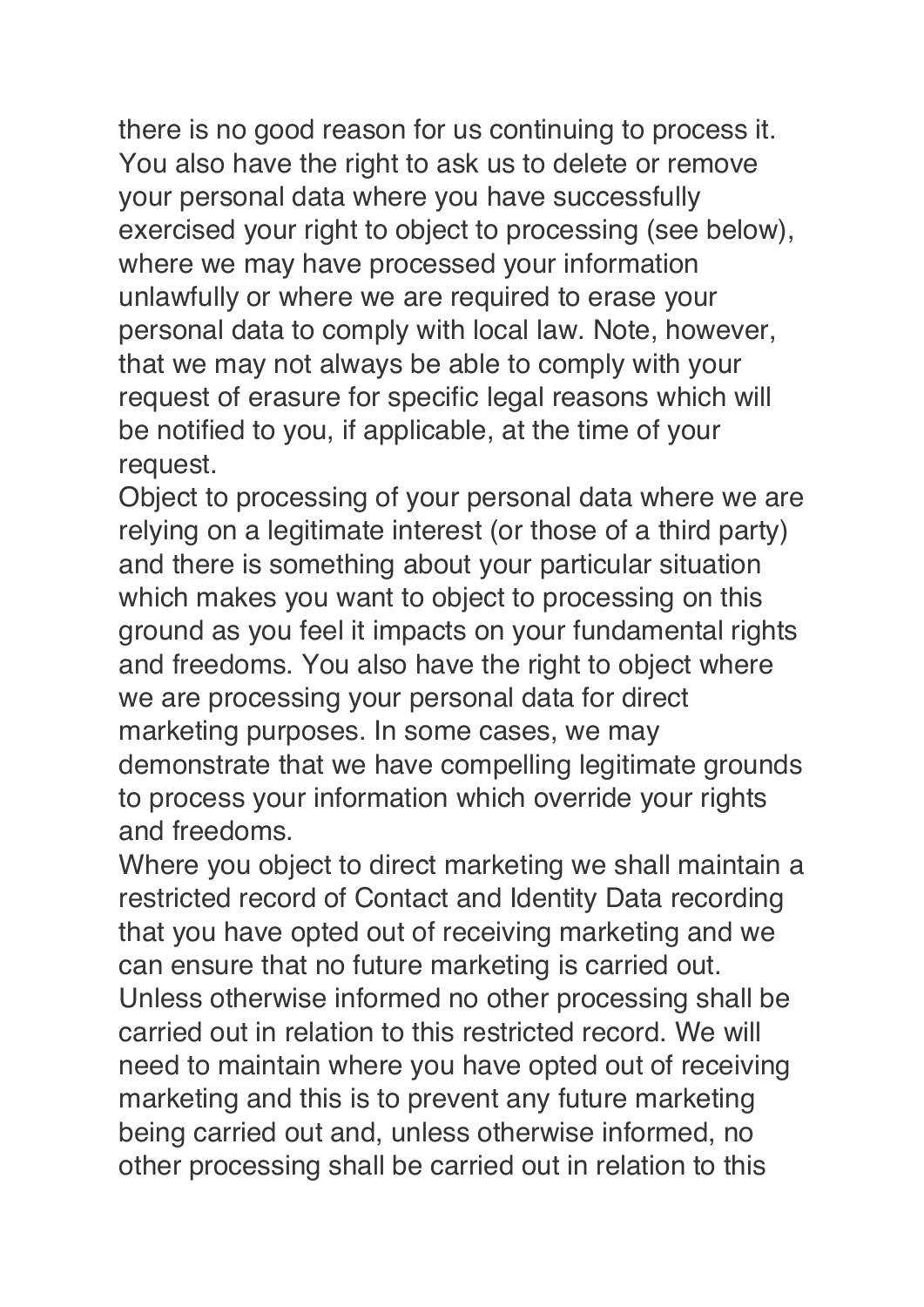information.

Request restriction of processing of your personal data. This enables you to ask us to suspend the processing of your personal data in the following scenarios: (a) if you want us to establish the data's accuracy; (b) where our use of the data is unlawful but you do not want us to erase it; (c) where you need us to hold the data even if we no longer require it as you need it to establish, exercise or defend legal claims; or (d) you have objected to our use of your data but we need to verify whether we have overriding legitimate grounds to use it. Request the transfer of your personal data to you or to a third party. We will provide to you, or a third party you have chosen, your personal data in a structured, commonly used, machine-readable format. Note that this right only applies to automated information which you initially provided consent for us to use or where we used the information to perform a contract with you. Withdraw consent at any time where we are relying on consent to process your personal data. However, this will not affect the lawfulness of any processing carried out before you withdraw your consent. If you withdraw your consent, we may not be able to provide certain products or services to you. We will advise you if this is the case at the time you withdraw your consent. If you wish to exercise any of the rights set out above, please contact us.

No fee usually required

You will not have to pay a fee to access your personal data (or to exercise any of the other rights). However, we may charge a reasonable fee if your request is clearly unfounded, repetitive or excessive. Alternatively,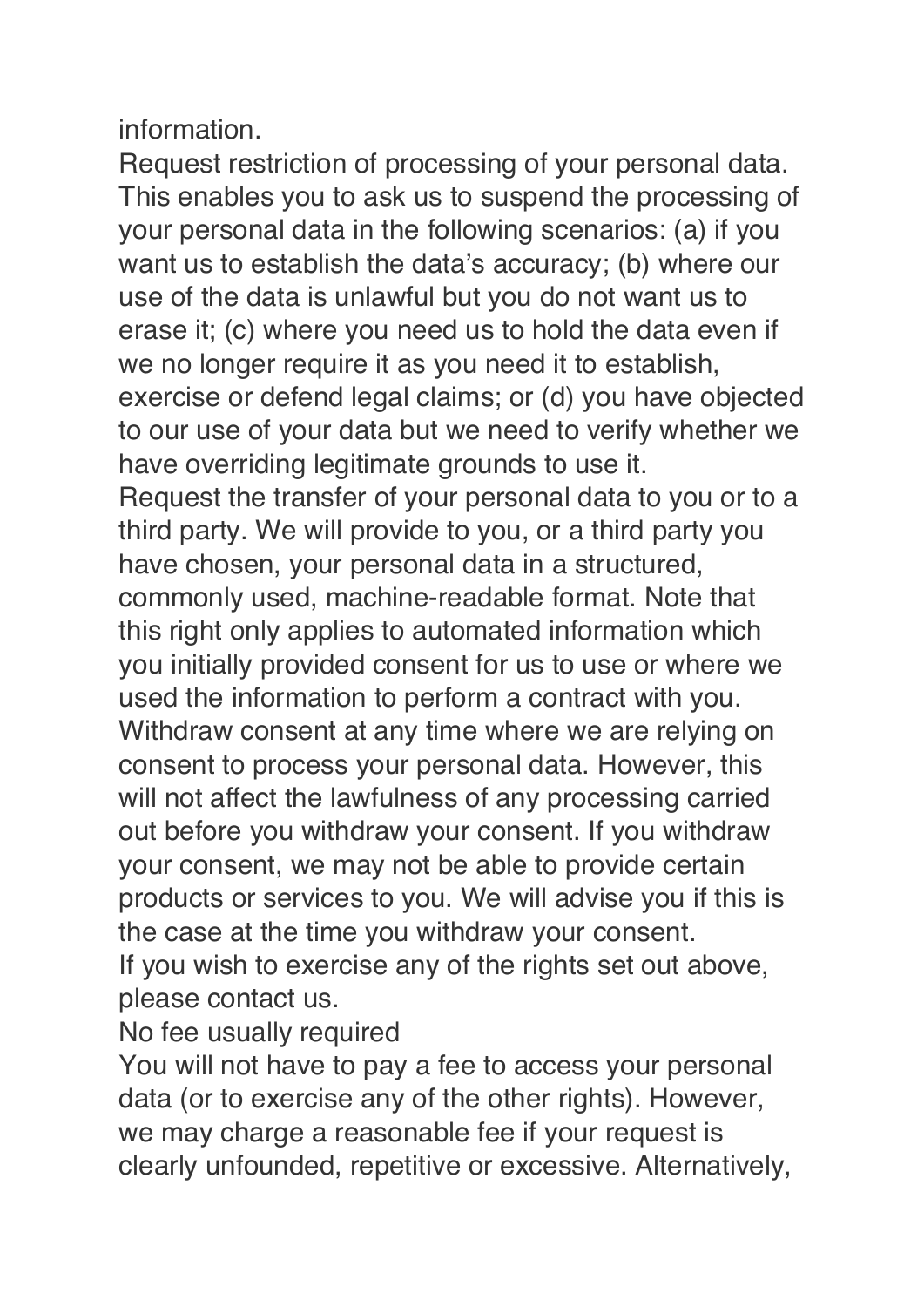we may refuse to comply with your request in these circumstances.

What we may need from you

We may need to request specific information from you to help us confirm your identity and ensure your right to access your personal data (or to exercise any of your other rights). This is a security measure to ensure that personal data is not disclosed to any person who has no right to receive it. We may also contact you to ask you for further information in relation to your request to speed up our response.

Time limit to respond

We try to respond to all legitimate requests within one month. Occasionally it may take us longer than a month if your request is particularly complex or you have made a number of requests. In this case, we will notify you and keep you updated.

#### 10. Glossary

## LAWFUL BASIS

Legitimate Interest means the interest of our business in conducting and managing our business to enable us to give you the best service/product and the best and most secure experience. We make sure we consider and balance any potential impact on you (both positive and negative) and your rights before we process your personal data for our legitimate interests. We do not use your personal data for activities where our interests are overridden by the impact on you (unless we have your consent or are otherwise required or permitted to by law). You can obtain further information about how we assess our legitimate interests against any potential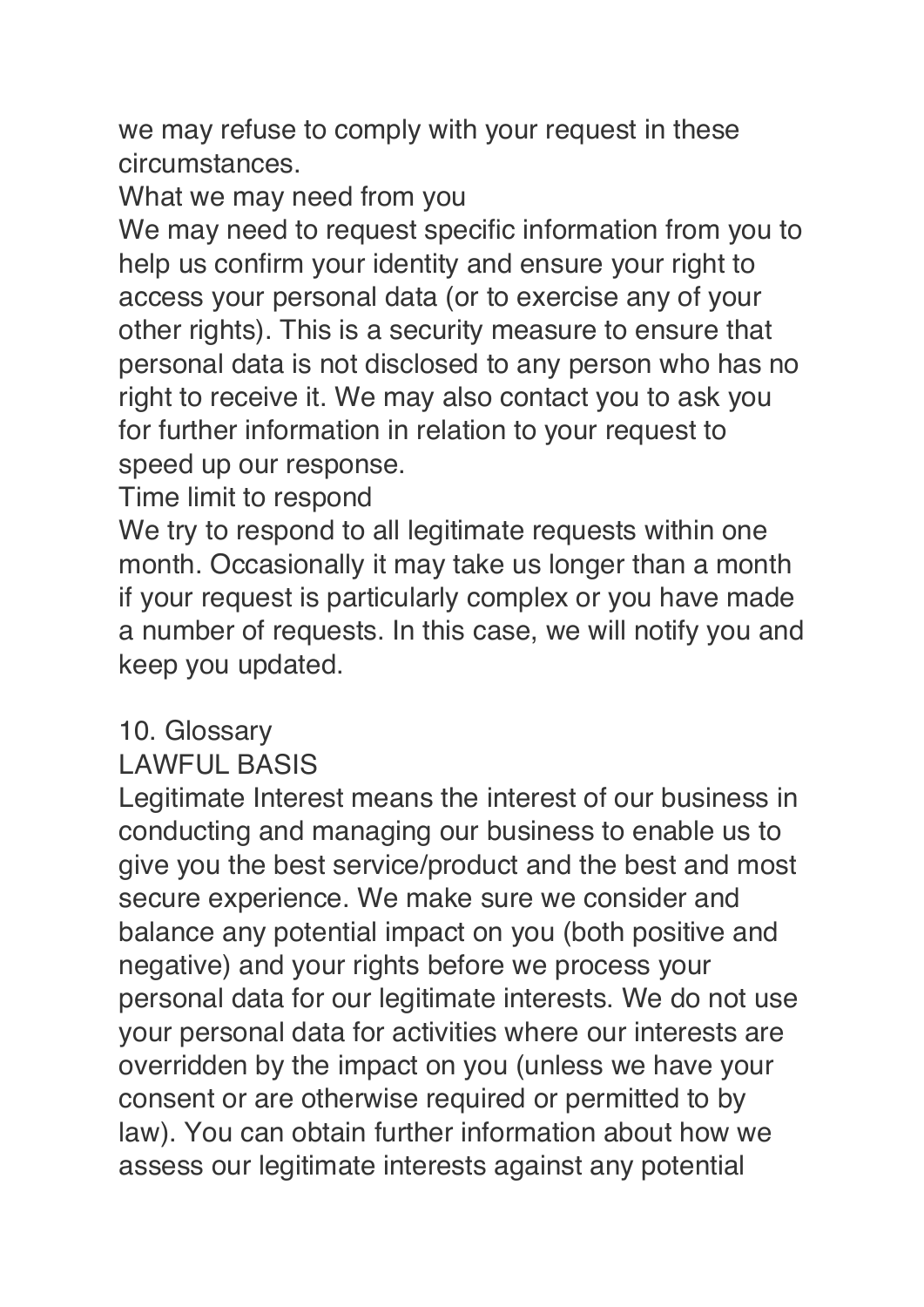impact on you in respect of specific activities by contacting us

Performance of Contract means processing your data where it is necessary for the performance of a contract to which you are a party or to take steps at your request before entering into such a contract.

Comply with a legal or regulatory obligation means processing your personal data where it is necessary for compliance with a legal or regulatory obligation that we are subject to.

## THIRD PARTIES

External Third Parties

- Service providers acting as processors based in the United Kingdom who provide IT and system administration services.
- Professional advisers acting as processors or joint controllers including lawyers, bankers, auditors and insurers based in the United Kingdom who provide consultancy, banking, legal, insurance and accounting services.
- HM Revenue & Customs, regulators and other authorities based in the United Kingdom who require reporting of processing activities in certain circumstances.
- Marketing automation platforms, acting as a processor who provide email marketing automation services.
- Survey development and distribution platforms, acting as a processor, such as Survey Monkey Inc. and SurveyMonkey Europe UC t/a SurveyMonkey, based in the US and within the EEA who provide online survey development services.